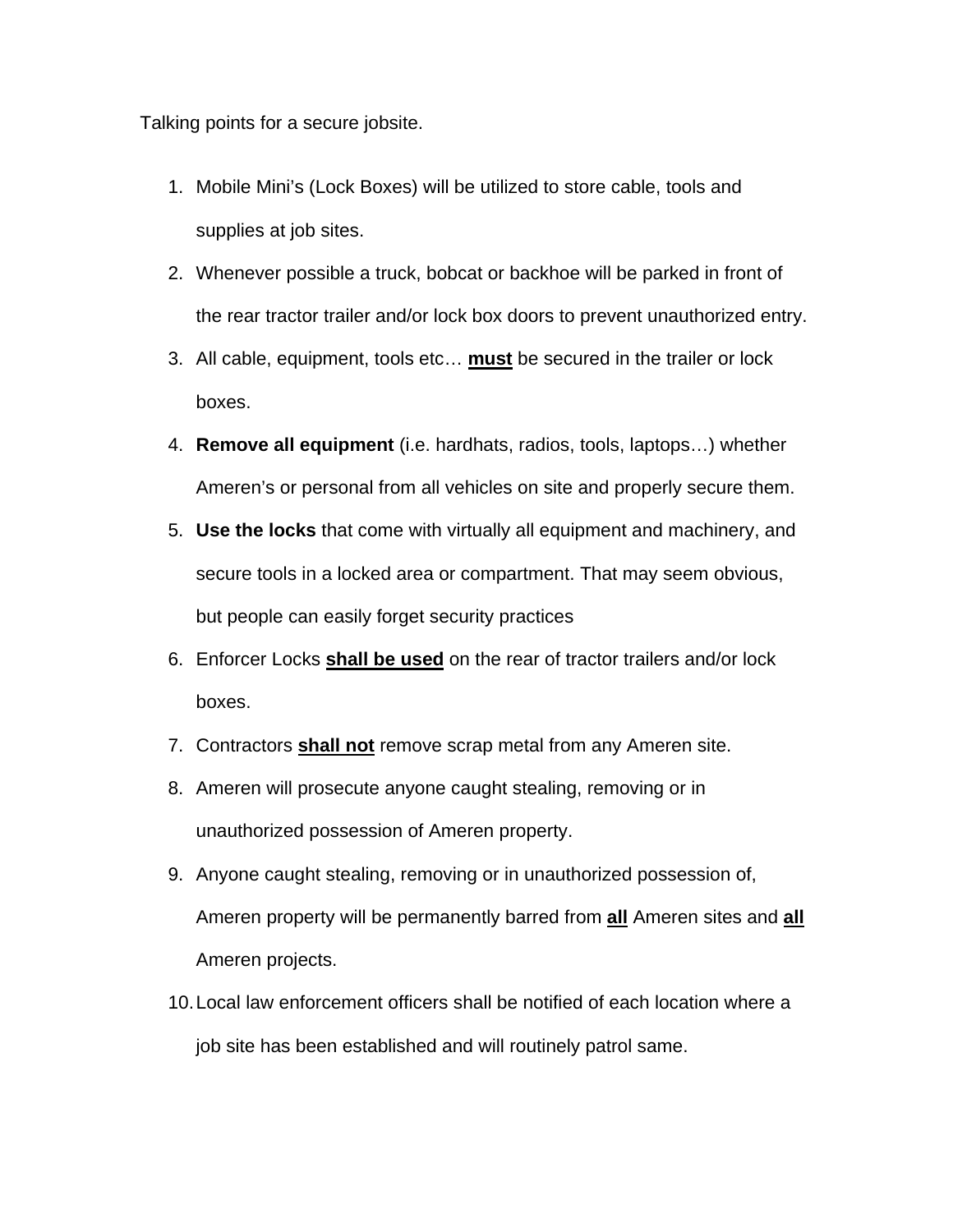- 11. Scrap yard dealers/owners have been contacted and instructed to contact law enforcement when someone attempts to sell them copper.
- 12. There is legislation underway to change the law to require photo identification from everyone selling metal to a scrap yard
- 13. Ameren will Issue rewards for information leading to arrests for theft of copper and any Ameren property.
- 14. Inventory Management keep an accurate stock in tools, equipment, and material
- 15.**Don't advertise** what materials you have on the site, plain and simple. For example, materials such lumber should be stacked neatly, out of sight and covered, as well as banded with aluminum ties or bungee type cords. Better yet, park the company bulldozer or truck by the lumber, which would require a thief to move the machinery before stealing any of that wood. Remember, any Joe with a pickup truck can drive up and load away your supplies if you make it easy enough for them, and with the price of materials rising, it pays to be careful.
- 16.**Signs are also deterrents**. Post "No Trespassing" signs at the site.
- 17.**Consider tagging and automatic identification technologies** for tools and small equipment in the construction field as organizations gain the ability to protect, track and locate their assets.
- 18.**Don't forget to secure computers**, laptops, copiers and other items. There are a variety of lockdown devices on the market that are inexpensive and easy to attach to laptops, PDAs and other precious